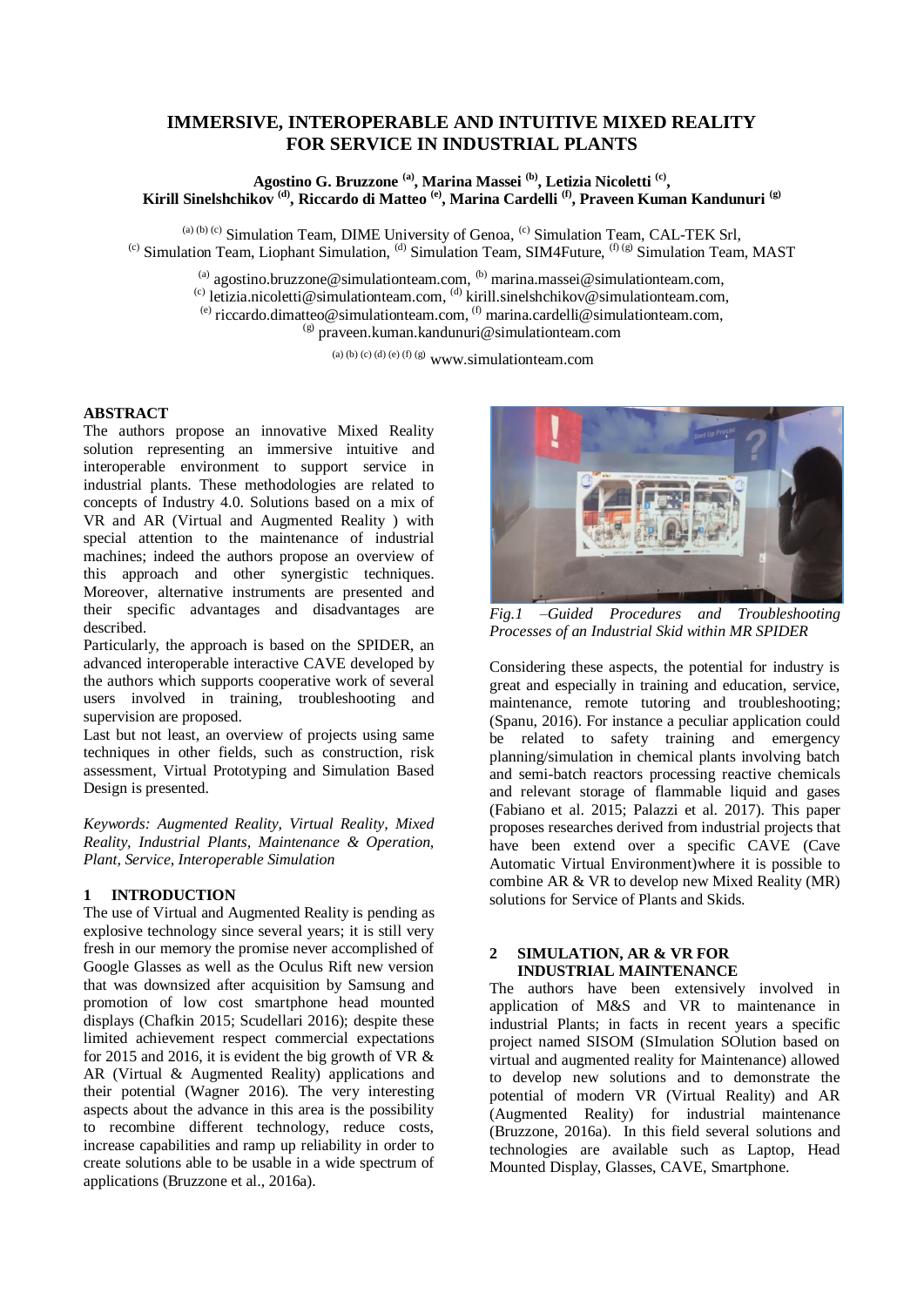

*Fig.2 – Cooperating Environment: Local Review on CAVE,Virtual Distributed Service between Site & Office*

In facts in SISOM and other projects the authors evaluated the specific potential and shortfalls of different solutions in order to identify best configurations for specific applications. In facts it is very important to find evidence of their strongholds to properly develop immersive virtual ambient that could be reliable and suitable for industrial applications (Bruzzone et al., 2016a). During SISOM project the Simulation Team, with special cooperation among members from Genoa and Cosenza developed solutions able to run over multi-plaforms: in this way it was possible to operate from very light and compact platform by based on tablets, smart phones, HDV and virtual glasses, as well as from more immersive and interactive framework such as CAVE presented in figure 1. It resulted that the CAVE approach could be very interesting in case the use involve cooperative work among more people that could easily enter in it and interact directly with the virtual world and among their selves in an intuitive way. This solution is obviously more expensive, but it is pretty good in case of remote supervision for troubleshooting and industrial service and in facts this mode allows participation of multiple users maintaining at the same time an high level of interactivity. In this paper it is summarized this approach as well as the capabilities of these technologies and instruments along with opportunities provided by integration of the new solutions in Industry 4.0 which foresee connection of IoT (Internet of Things), Data Farms and Smart Devices in the field of support of industrial maintenance are presented.

### **3 INDUSTRY 4.0 & MIXED REALITY SERVICE**

It's evident that adopting Industry 4.0 assumptions to create innovative solutions for Industrial Service based on Mixed Reality and Simulation is a guarantee to support supervision and assistance to personnel in case of problems and during of execution of complex procedures. Hence these new services are expected to allow a sensible reduction on the number of interventions of high-qualified personnel on site; this will turn to be possible by resolving significant amount of critical problems operating from offices and providing support in cooperative way utilizing opportunities provided by VR and AR.



*Fig.3 – Guided Start Up Procedure by Mixed Reality within the Interactive Interoperable Immersive CAVE*

Obviously this approach allows to improve drastically safety and efficiency of operations with heavy savings. Furthermore the skilled people in charge of commissioning and on-site service are usually pretty rare. So this approach multiples their availability providing them the opportunity to work from the main office; this reduces their traveling around the world and makes it possible to serve customers in higher numbers as well as plant facilities that lay on not accessible locations.

## **4 TECHNOLOGIES AND APPLICATIONS**

Improving availability and reliability of industrial plants as well as safety by using solutions based on VR and AR is one of most promising applications in this field (Tatić et al. 2017). In facts many R&D projects have been developed in this area and specific networks and consortiums have been created in Europe to address these issues (Quero et al. 2012; Pérez-Ara et al. 2013). One of the ways VR and AR could assist mentioned activities is to guarantee "telepresence", which allows to move virtually high qualified personnel in the place where presence of its knowledge and professional capacity is required, in the same time it's possible to provide training different from the traditional face to face (Alzahrani et al. 2014; Zhang et al. 2014; Safir et al. 2015). In fact last years there were performed researches in this field (Peña-Rios et al. 2016), one of them is dedicated to airplane maintenance (Gonzalez-Franco et al. 2017). There are several interesting applications of cooperation and remote assistance in industrial field utilizing VR based on CAVE, for example virtual environments which could be connected to share data (Bruzzone et al., 2011b; Dai 2012).

VR and AR have been applied also in mining industry, with scope to increase productivity and safety of miners and operators, which control machines used in extraction and transportation of raw materials, using HMD (Head Mounted Display) with scope of training and orientation inside mine (Benes & Kodym 2014). Some applications have been developed also in the field of construction, which is still influenced by risks caused by lack of training of personnel (Le et al. 2015, Perlman et al. 2014).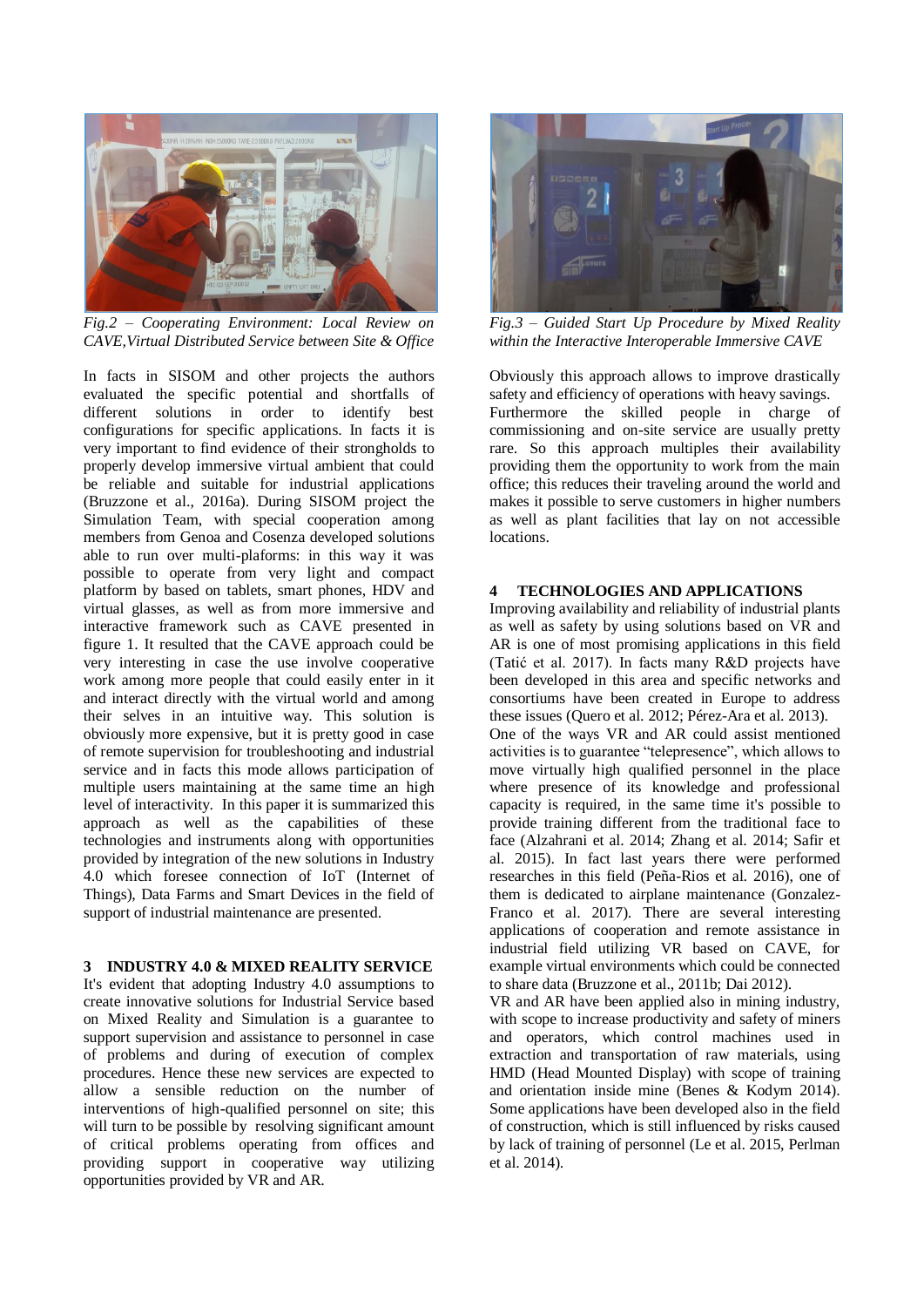

*Fig.4 – Interactive with CAVE Walls while applying a procedure on Driver Rack through Mixed Reality*

By the way, another improvement of productivity and safety in this field could be achieved by remote training based on above mentioned concepts.

Immersive VR demonstrated its potential also as instrument of instruction for operators and students, creating non physical training classes, that could be worldwide distributed and could provide quite comparable results respect face-to-face lessons' (Bower et al. 2016).

In this sense there are still concerns about the capability to operate by VR in remote classes with equivalent results, therefore it is evident that technology evolution is expected to overpass some of this shortfalls, while cost and time saving will force to further extend these applications (Seidel & Chatelier 2013).

### **5 MIXED REALITY CHARACTERISTICS**

Mixed Reality (MR) deals with the capability to create Virtual Environments where Augmented information and interfaces could be used to multiply usability, visibility, efficiency and many other indicators (Lindgren et al. 2016).

Indeed to improve usability of MR to multiple applications and by multiple users, it is very useful to guarantee compatibility of different technologies in proposed solutions: devices, MR and their connection; in some specific cases Virtual Environments are generated to allow several users to act individually and in collaboration through their Avatar representation Avatars (Biocca & Levy 2013).

Another important aspect which must be taken into account is related to immersion capability of the MR solution; indeed this aspect guarantees a quite complete engagement of the users, changing them from passive watchers of movies/animation to active participants of interactive activities within the virtual world (Sherman & Craig 2003).

In facts within VR applications, the user must interact with world, becoming "actively immersed" (Nakatsu & Tosa 2000).

In facts this status creates user's temporal estrangement from the world outside of the Virtual Environment even if virtual world is not perfectly real or even realistic and caused mainly by deep involvement of the user (Pimentel & Teixeira 1993).

As already mentioned, the interaction is a fundamental aspect of correct expression of MR, and it is guaranteed by sensors of different kind such as positioning sensors for eyes, fingers or muscles, otherwise motion capture, quick response graphics, touch devices, voice recognition systems and joysticks (Bowman & Hodges 1999).

### **6 THE CAVE: COLLABORATIVE & IMMERSIVE ENVIRONMENT**

While it is already stated the importance to operate over multiple solutions, in this paper it is focused the attention on the use of frameworks able to guarantee multiple user engagement and collaboration. In industrial plants, during troubleshooting this is a quite important aspect dealing with the connection between the people on site and that one the office as proposed in figure 2. The collaborative environment between industrial site and central service center office should rely on an distributed virtual environment that could benefit of web simulation services and interoperable simulation (Bednarz et al. 2015). Vice versa the local collaboration in the main service office and in other overseas supervision sites it should rely on solutions able to simplify interpersonal relationship while interacting with the virtual world; due to these reasons the authors propose to adopt innovative new generation CAVEs able to interoperate with Simulation and MR. CAVE systems have been introduced since long time; first appearance are dating since in the beginning of 90s by Illinois University researchers and it is not surprising that even in that case they were focused on providing the capability to visualize a virtual environment for cooperative use (Cruz-Neira et al. 1992). CAVE have been used in many different fields, from military training to medicine to visualize parts of a body giving so an opportunity to prepare for operation in shared environment (Hale et al. 2014). In addition to these fields there are CAVE used in Universities and Industries as virtual show rooms, or in Museum for the reproduction of natural or past environment. In fact, some applications of CAVE are specifically related to entertainment sector (Jacobson & Hwang 2002).

In facts, a CAVEs contains usually a limited space where virtual world is reproduced, but it allow the users to enter and eventually, by most modern solutions, to interact with it (Hale et al. 2014; Bruzzone et al. 2016a). Therefore traditional CAVE have a cubic shape, with images, creating visual part of virtual environment, shown of its sides; screens could be done using different types of material, for example white plastic or mirrors (Hereld et al. 2000). Images could be created using classic direct view otherwise rear projection, which reduce drastically number of components inside CAVE, hence improving its virtual immersion, however this solution is not so comfortable in exploitation and requires bigger external volume and space occupancy of the whole equipment (Hale et al. 2014).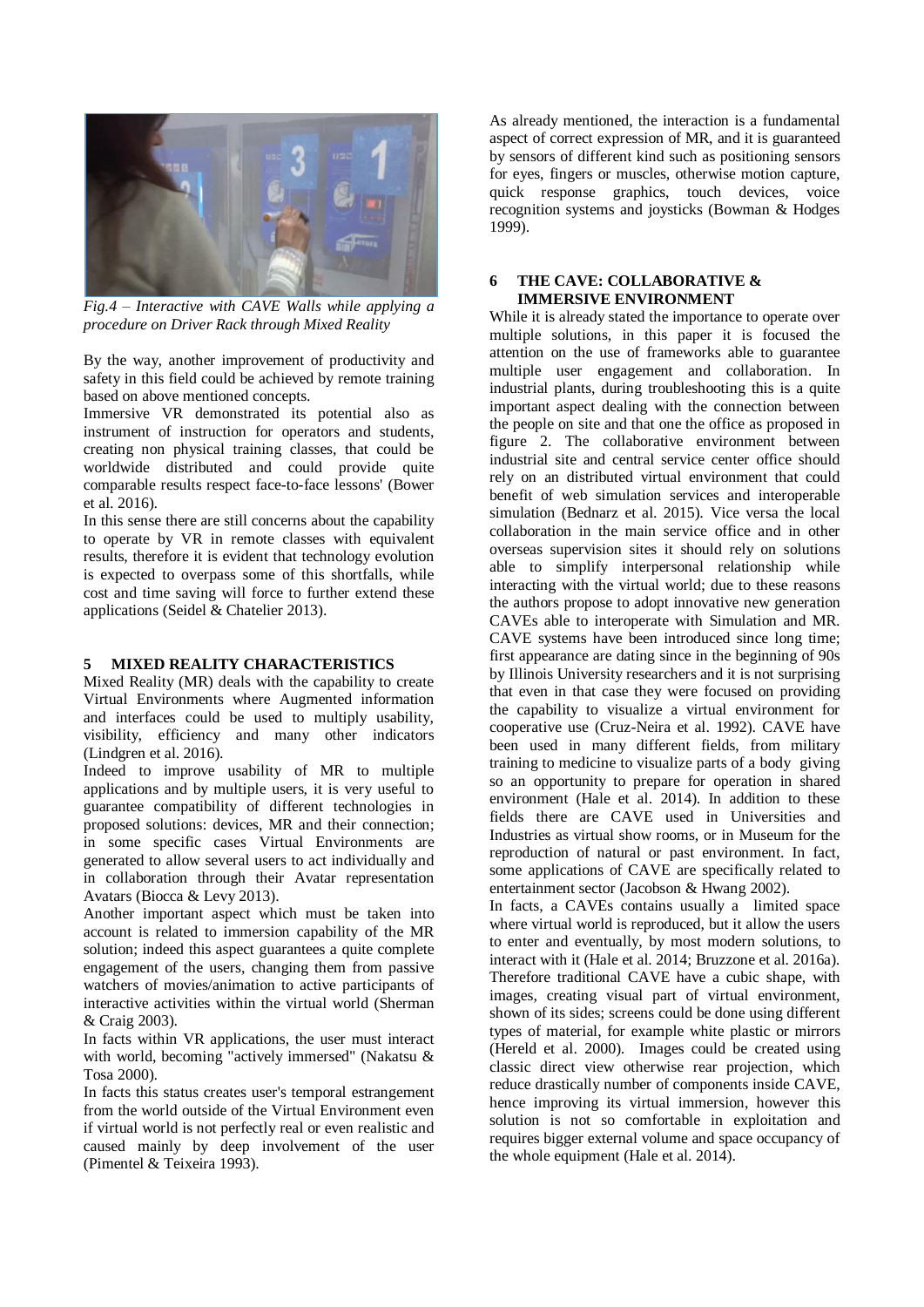

*Fig.5 – Reviewing Virtual Handbook while interacting dynamically with the Plant Simulator*

In facts the authors developed a special CAVE, named SPIDER (Simulation Practical Immersive Dynamic Environment for Reengineering) designed especially to provide top performance at very low costs with high versatility an interoperability levels.

SPIDER utilize direct view created by Super Short Throw Projectors which are capable to project image on 2 meters width screens from distances around 30cm with particular angles which allows to reduce significantly shadows (Bruzzone et al. 2016c). Much more expensive and large solutions require usually curved screens, up to completely spherical surface (Kenyon et al. 2014).

In any case the CAVE could be effectively integrated with many other I/O devices, for example in SPIDER it could be placed a motion capture system as well as motion platform. In facts it is possible to install a CAVE over a large platform as it is widely done for commercial flight simulators (Muhanna 2015).

### **6 SPIDER: INNOVATIVE CAVE**

Simulation Team has used its SPIDER for several projects including SISOM in order to test the related versatility and performance; from this point of view, the SPIDER represent a innovative compact and movable solution which allows to evaluate different combinations of real equipment and immersive virtual environment (Bruzzone et al. 2016b). The SPIDER is a compact innovative interoperable and scalable thanks to its design based on modules suitable to be installed in a standard High Cube Container, in fact main SPIDER dimensions are 2m x 2m x 2.6m to fit in these kind of box and shelters.

SPIDER is designed to work in a federation of simulators with other interoperable simulators by most advanced standards. Another interesting SPIDER feature is represented by his touch screen technology: indeed the SPIDER screen surfaces are interacting with user using direct touch captured by laser scanners and/or by tracking electronic pencils. The interactivity on the multiple big screens (2m width each and up to 4 horizontally plus up to two more for top and/or bottom) is extremely intuitive due to the fact that users could touch elements in the MR corresponding to simulation objects; in this way it becomes possible to assign tasks, to give orders, to use them or just to require specific

information easily within complex environment. All these functions turn to be immediately available to CAVE guests just by a direct touch by their fingers or by special electronic pens. These aspects guarantees an high level involvement for users and it could be further combined with other elements such as, for example, sounds, visual effects, vibrations, accelerations and touches. SPIDER solution has been used in R&D applications in fields of defense, marine, transportation and logistics (Bruzzone et al. 2016b). In the last case the BBBUS Simulator (Box Bull Bus Simulator) developed in collaboration with Central Labs of the University of Cagliari for training purposes has demonstrated its capacity to assist training, also procedures, using the same VR as other simulators of cranes (Bruzzone et al. 2011a). In facts, SPIDER is a CAVE which emphasizes interactivity and interoperability characteristics by being compatible with many HLA Simulators (Bruzzone et al. 2016c). In addition, this system could be integrated with several biometric devices (e.g.cardiofrequenzimeter, oculometer, muscle tone meter) to measure human experience as well as with devices such as other motion platforms o motion capture systems (Gonzalez et al. 2016).

In the same time a lot of devices could be connected to the system, for example various I/O systems (audio, motion) which are capable to make user experience inside SPIDER deeply immersive, allowing efficient supervision and analysis to bigger amount of persons, which dealing with dynamic virtual presence in VR activating different functions and subsystems.

Even more, the interoperability of the SPIDER guarantees the possibility to connect this environment to simulators of different kind using federation, which allows to represent different parts of machines (electric, mechanic, hydraulic and control parts).

This proposed solutions is very effective in terms of allowing the Subject Matter Expert (SME) to supervise operations remotely, in fact SME become available to control remotely distributed systems without leaving office, hence optimizing availability of limited high qualified human resources. In this way it becomes possible not only to supervise and/or control even geographically distributed systems, but also to provide training both in office or on field sites through internet in centralized way. In fact the applications of SPIDER represent an interesting example of new generation CAVEs able to provide new efficient ways of collaboration over the web and on site.

In fact in case of supervision by groups of 4 or 5 persons, the SPIDER allows to all of them to remain inside the CAVE and, at the same time, to move them and interact with machines and operators that are on the real plant on the field by reading data from various sensors, receiving video and audio feeds from remote cameras, etc. It is important to state the use of simulation models allow to combine this synthetic environment with functionalities of plants, skids and machines, to make possible to carry out virtual experimentations as well as to test in advance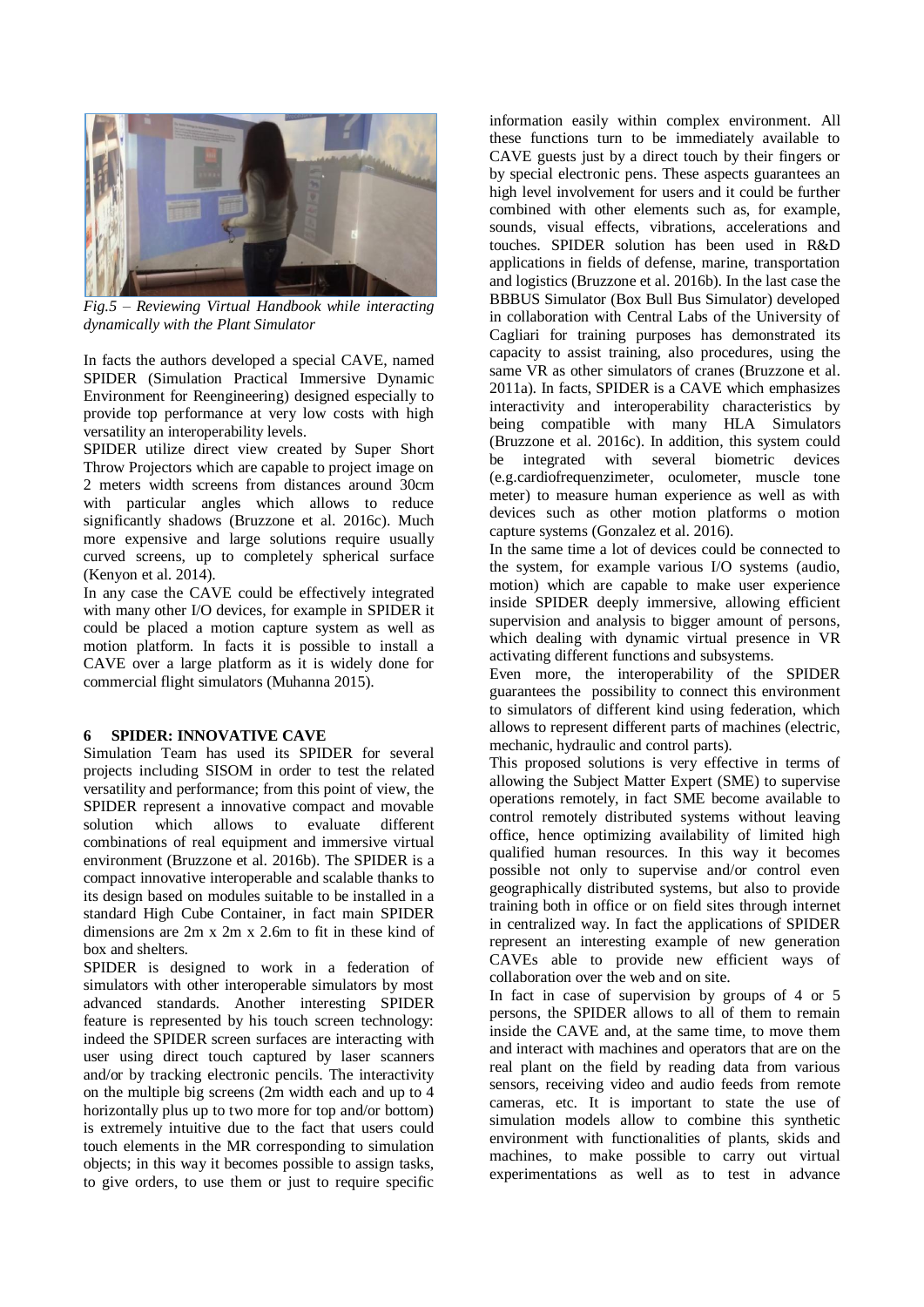procedures (Whisker et al. 2003); vice versa the use of interoperable simulation based on HLA Standard keeps open the possibility to federate the SPIDER also with real equipment to act as an element of a much complex simulation or emulation (Liu & Theodoropoulos 2014). Feedback could be provided using MR, by combining VR and AR; for example a remote assistants could send data through his tablet to the CAVE where experts review the situation and provide suggestions and directions back to him by using AR. For instance it could be possible to superimpose images from the tablet's camera and indications from SME (Subject Matter Experts), such as markers on control panel with description of sequence of procedures to be done, received from the remote assistant (See figures 3-5). Another potential application is related to the possibility to demonstrate on screen the procedures and operations; for instance the virtual models of a skid could be augmented with explanations of required actions and images related to this specific case and overlapped within the cave and on the field tables in a synchronized way based on data obtained from camera. In fact this approach, now it could be possible to address multiple problems in different areas, such as service, maintenance, safety, E&T. Combined use of VR and AR for remote assistance has already demonstrated interesting results and its efficiency in industry, at the same time the potential for training was experienced in SISOM Project (Bruzzone et al. 2016b); in these case experiments have been conducted by involving students and researchers in reference to industrial case studies in different sites.

### **8 CONCLUSIONS**

Nowadays evolution of AR & VR allows to produce new MR solutions with high potential, for these reasons the authors are further developing the capabilities of their SPIDER to address maintenance in Industrial Plants. In this way it is possible to develop new support systems for service and maintenance that enable new distributed collaborative work procedures. This approach is efficient in cases of training of operators and remote control and support. The authors are currently conducting experiences with different user groups to collect important data and to define guidelines for introducing the new MR solutions in industry. In facts several experiments and examinations have been already conducted as well as comparison among many different possible approaches. In this way the MR approach maximizes the impact of multiple innovative M&S techniques into the Industry 4.0 concepts.

In facts, it is as important to extend analysis and theoretical studies by development and experimentation of new conceptual models, simulation architectures and software solutions to evaluate their real benefits on the field. This approach allows to refine the design and to identify new concepts and new solutions utilizing M&S, AR & VR. In facts, based on current researches and experiments it validated and quantified the capability to

assist operators both on site and remotely through the SPIDER as example of innovative MR solution.

#### **REFERENCES**

- Alzahrani, A., Callaghan, V., & Gardner, M. (2014) "Towards the Physical Instantiation of Virtual People and Components in Physical Mixed-Reality Tele-Presence Environments", Proc. of Intelligent Environments Workshops, pp. 285-294, July
- Bednarz, T., James, C., Widzyk-Capehart, E., Caris, C., & Alem, L. (2015). "Distributed collaborative immersive virtual reality framework for the mining industry" in *Machine Vision and Mechatronics in Practice.* Springer Berlin Heidelberg. pp. 39-48
- Benes, F., & Kodym, O. (2014) "Application of Augmented Reality in Mining Industry", Proc. 14th SGEM GeoConference on Informatics, Geoinformatics and Remote Sensing, Vol. 1, 1-35, June 19-25
- Biocca, F., & Levy, M. R. (2013) "Communication in the Age of Virtual Reality", Routledge, London
- Bower, M., Lee, M. J., & Dalgarno, B. (2016) "Collaborative learning across physical and virtual worlds: Factors supporting and constraining learners in a blended reality environment", British Journal of Educational Technology
- Bowman, D., Hodges, L. (1999) "Formalizing the design, evaluation and application of interaction techniques for immersive virtual environments", J. Visual Lang. Comput., 37–53
- Bruzzone A., Longo F., Nicoletti L., Vetrano M., Bruno L., Chiurco A., Fusto C., Vignali G. (2016a). Augmented reality and mobile technologies for maintenance, security and operations in industrial facilities. 28th European Modeling and Simulation Symposium, EMSS 2016, pp. 355.
- Bruzzone A.G., Massei M., Maglione G., Agresta M., Franzinetti G., Padovano A. (2016b) "Virtual and Augmented Reality as Enablers for Improving the Service on Distributed Assets", Proc. of I3M, Larnaca, Cyprus, September
- Bruzzone A.G., Massei M., Maglione G.L., Di Matteo R., Franzinetti G. (2016c) "Simulation of Manned & Autonomous Systems for Critical Infrastructure Protection", Proc. of DHSS, Larnaca, Cypurs, September
- Bruzzone A.G., Fadda P, Fancello G., Massei M., Bocca E., Tremori A., Tarone F., D'Errico G. (2011a) "Logistics node simulator as an enabler for supply chain development: innovative portainer simulator as the assessment tool for human factors in port cranes", Simulation October 2011, vol. 87 no. 10, p. 857-874, ISSN: 857-874
- Bruzzone A., Massei M., Longo F., Madeo F., (2011b). Modeling and simulation as support for decisions makers in petrochemical logistics. Proceedings of the 2011 Summer Computer Simulation Conference, pp. 130.